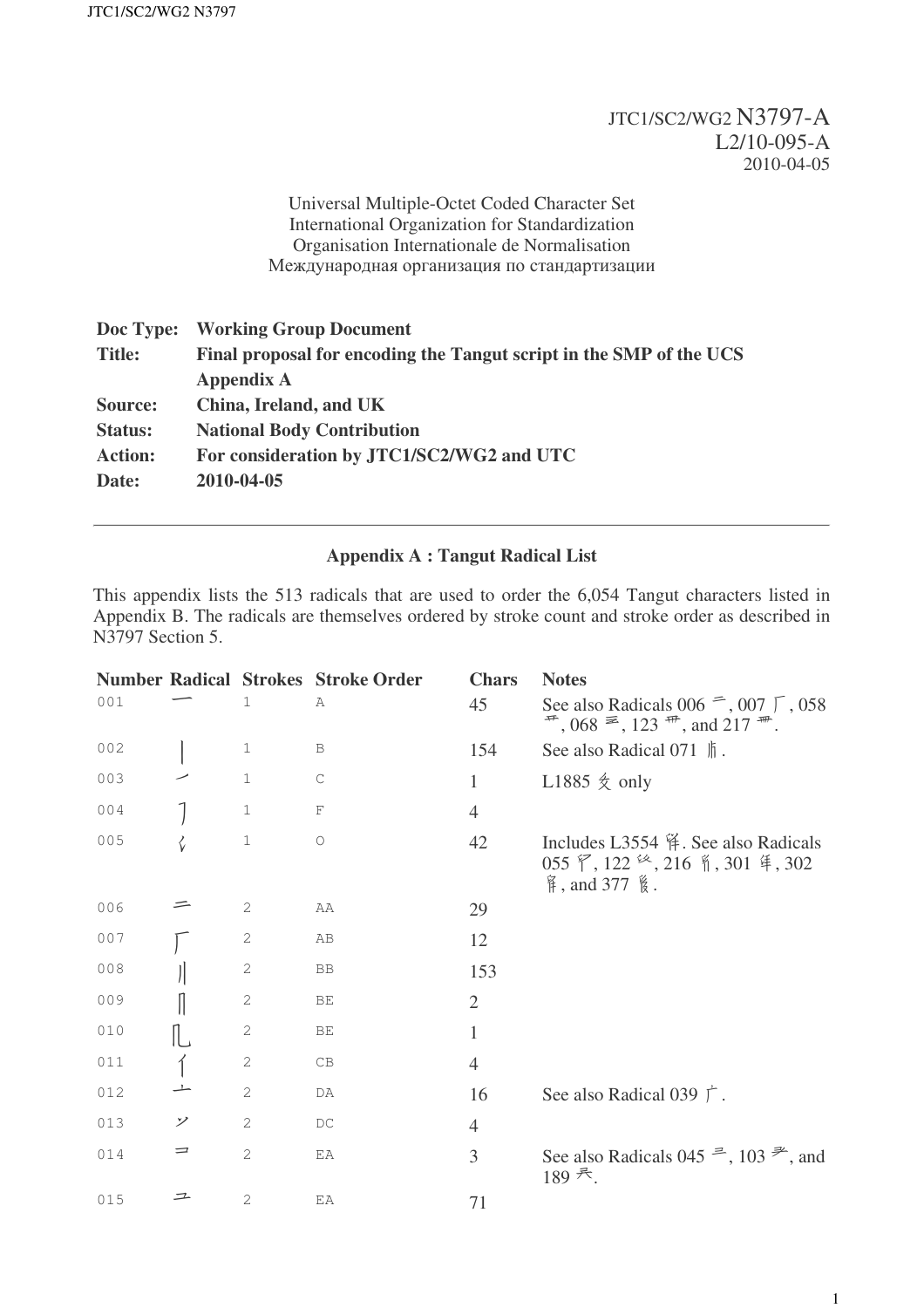|     |                         | <b>Number Radical Strokes</b> | <b>Stroke Order</b>              | <b>Chars</b>     | <b>Notes</b>                                                                                                                           |
|-----|-------------------------|-------------------------------|----------------------------------|------------------|----------------------------------------------------------------------------------------------------------------------------------------|
| 016 | そく                      | $\mathbf 2$                   | $_{\rm HO}$                      | 16               |                                                                                                                                        |
| 017 | $\overline{\lambda}$    | $\sqrt{2}$                    | $\rm JC$                         | 43               | Includes L1168 柔.                                                                                                                      |
| 018 | $\frac{\mu}{\sqrt{2}}$  | $\sqrt{2}$                    | $\rm NB$                         | $\mathbf{1}$     | See also Radical 033 $\parallel$ .                                                                                                     |
| 019 |                         | $\sqrt{2}$                    | $\mathbb{O}\mathcal{F}$          | 179              |                                                                                                                                        |
| 020 | ラマテ                     | $\sqrt{2}$                    | $\mathbb{O}\mathbb{G}$           | $\sqrt{2}$       |                                                                                                                                        |
| 021 |                         | $\mathfrak{Z}$                | ${\tt AAB}$                      | 5                |                                                                                                                                        |
| 022 | $\ddagger$              | $\mathfrak{Z}$                | AAB                              | 47               |                                                                                                                                        |
| 023 | $\overline{T}$          | $\mathfrak{Z}$                | AAM                              | $\mathbf{1}$     |                                                                                                                                        |
| 024 | 工                       | $\mathfrak I$                 | ${\tt ABA}$                      | 3                |                                                                                                                                        |
| 025 | $+$                     | $\mathfrak{Z}$                | ABB                              | $\mathbf{2}$     |                                                                                                                                        |
| 026 | 亣                       | $\mathfrak{Z}$                | ${\tt ABB}$                      | 11               |                                                                                                                                        |
| 027 | $\overline{\mathbb{I}}$ | $\mathfrak I$                 | $\mathbb{A}\mathbb{B}\mathbb{E}$ | 14               |                                                                                                                                        |
| 028 | 计                       | $\mathfrak{Z}$                | ABO                              | 21               |                                                                                                                                        |
| 029 | $\ddagger$              | $\mathfrak{Z}$                | ${\tt ABR}$                      | $\mathbf{1}$     |                                                                                                                                        |
| 030 | 豸                       | $\mathfrak I$                 | $\operatorname{AJC}$             | 13               |                                                                                                                                        |
| 031 | F                       | $\mathfrak{Z}$                | $\rm BAA$                        | 14               |                                                                                                                                        |
| 032 | ħ                       | $\mathfrak{Z}$                | $\ensuremath{\mathsf{BAE}}$      | $\mathbf{1}$     |                                                                                                                                        |
| 033 | ⋔                       | $\mathfrak I$                 | ${\tt BEB}$                      | 6                | See also Radical 018 $\parallel$ .                                                                                                     |
| 034 | Ń                       | $\mathfrak{Z}$                | ${\rm CBB}$                      | 11               | See also Radical 048 $\overrightarrow{\parallel}$ .                                                                                    |
| 035 | リ                       | $\mathfrak{Z}$                | $\mathbb{C}\mathbb{C}\mathbb{C}$ | $\overline{2}$   |                                                                                                                                        |
| 036 | ጷ                       | $\mathfrak I$                 | $\mathbb{C}\mathbb{C}\mathbb{Q}$ | 57               |                                                                                                                                        |
| 037 |                         | $\mathfrak I$                 | $\mathbb{C}\mathbb{C}\mathbb{Q}$ | $\boldsymbol{7}$ |                                                                                                                                        |
| 038 | 夂                       | 3                             | CCQ                              | 18               |                                                                                                                                        |
| 039 |                         | 3                             | DAB                              | 11               |                                                                                                                                        |
| 040 |                         | 3                             | DAB                              | $\overline{2}$   |                                                                                                                                        |
| 041 | 卫                       | 3                             | DCA                              | 274              |                                                                                                                                        |
| 042 | ĭ                       | 3                             | $DCB$                            | 5                | See also Radicals 262 $\frac{3}{11}$ , 266 $\frac{7}{10}$ , 334<br>并, 335 <i>f</i> , 337 <b>f</b> , and 454 <b>[</b> Å.                |
| 043 | ぞ                       | 3                             | DCB                              | $\mathbf{1}$     |                                                                                                                                        |
| 044 |                         | $\mathfrak{Z}$                | DDC                              | $\tau$           |                                                                                                                                        |
| 045 | 三                       | 3                             | EAA                              | 43               | See also Radical 103 $\overline{\mathscr{P}}$ .                                                                                        |
| 046 | $\vec{z}$               | 3                             | EAG                              | 88               |                                                                                                                                        |
| 047 | 土                       | 3                             | FBA                              | 5                |                                                                                                                                        |
| 048 | $\vec{1}$               | 3                             | FBB                              | 16               | See also Radicals 034 $\parallel$ and 094 $\parallel$ .                                                                                |
| 049 | 串                       | 3                             | ${\rm FCB}$                      | 23               | Unifies $\frac{1}{\epsilon}$ and $\frac{1}{\epsilon}$ (difference does<br>not appear to be significant). See also<br>Radical 098 $*$ . |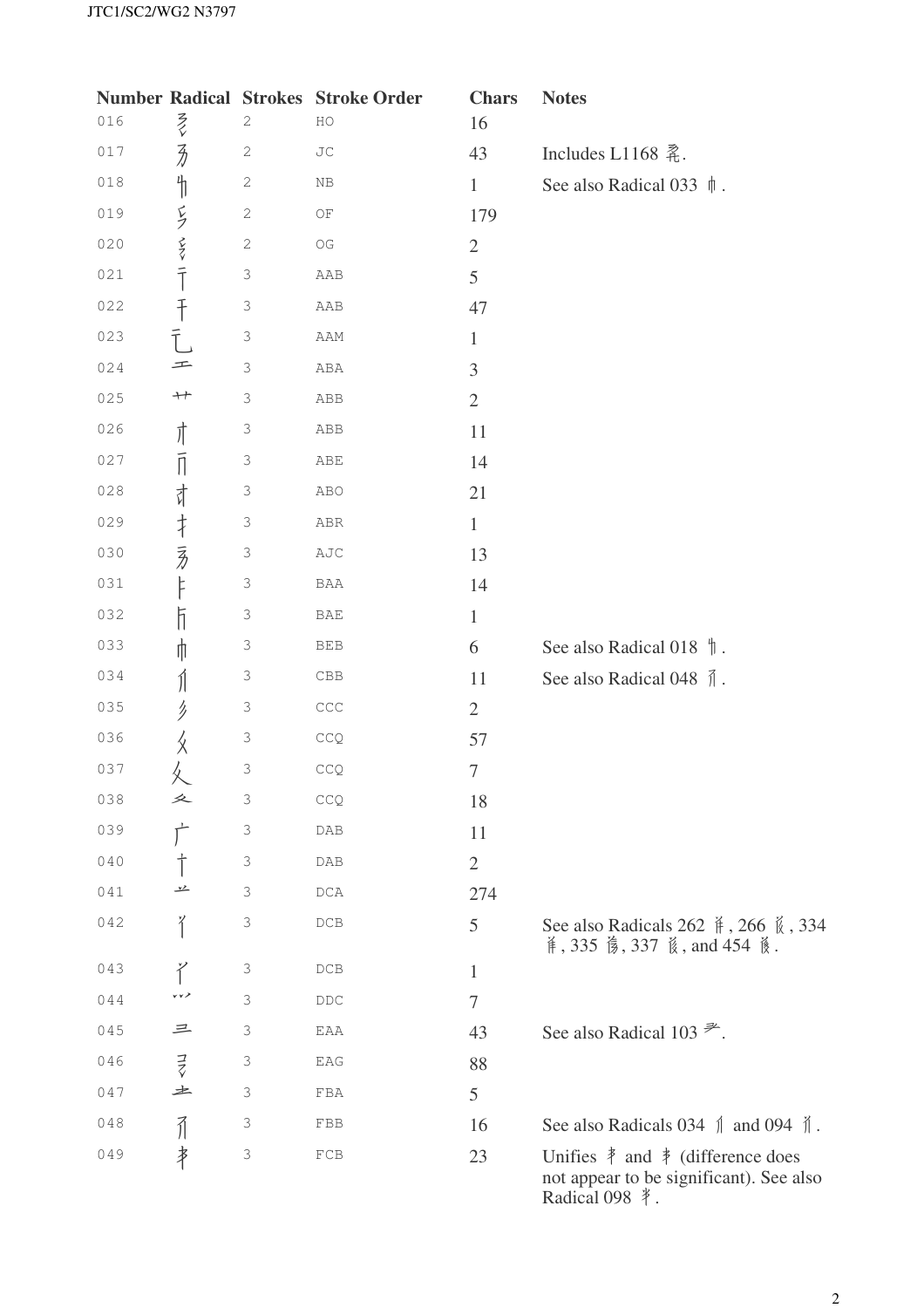|         |                           |                           | <b>Number Radical Strokes Stroke Order</b> | <b>Chars</b>   | <b>Notes</b>                                                                                                                        |
|---------|---------------------------|---------------------------|--------------------------------------------|----------------|-------------------------------------------------------------------------------------------------------------------------------------|
| 050     | $\vec{\chi}$              | 3                         | $\mathop{\rm FCQ}\nolimits$                | 25             | See also Radical 066 $\overline{\chi}$ .                                                                                            |
| $051\,$ | $rac{3}{4}$               | $\ensuremath{\mathsf{3}}$ | HAB                                        | 21             |                                                                                                                                     |
| 052     | 乔                         | $\Im$                     | HBB                                        | $\tau$         |                                                                                                                                     |
| 053     | Z                         | $\ensuremath{\mathsf{3}}$ | KDD                                        | 11             |                                                                                                                                     |
| 054     | 計                         | $\ensuremath{\mathsf{3}}$ | LBO                                        | $\mathbf{1}$   |                                                                                                                                     |
| 055     | $\widetilde{\mathcal{T}}$ | $\mathfrak I$             | ${\mathsf{OFB}}$                           | $\overline{2}$ |                                                                                                                                     |
| 056     |                           | 4                         | AAAB                                       | $\overline{4}$ |                                                                                                                                     |
| 057     | 丰亓                        | 4                         | AABB                                       | 54             |                                                                                                                                     |
| 058     | 开                         | $\sqrt{4}$                | AABB                                       | $\mathbf{1}$   |                                                                                                                                     |
| 059     | $\bar{1}$                 | 4                         | AABE                                       | $8\,$          |                                                                                                                                     |
| 060     | ラカ                        | 4                         | AAJC                                       | 14             |                                                                                                                                     |
| 061     | $\!+\!$                   | 4                         | ABBB                                       | 336            |                                                                                                                                     |
| 062     |                           | 4                         | ABBB                                       | 9              |                                                                                                                                     |
| 063     |                           | 4                         | ABEA                                       | 17             |                                                                                                                                     |
| 064     | #111 1                    | 4                         | ABEB                                       | 18             |                                                                                                                                     |
| 065     |                           | 4                         | ABFQ                                       | 89             |                                                                                                                                     |
| 066     | 反交亥                       | 4                         | $\text{ACCQ}$                              | 13             | See also Radical 050 $\overline{\lambda}$ .                                                                                         |
| 067     |                           | 4                         | $\verb+AFCQ+$                              | 14             | See also Radical 127 $\bar{\tilde{\chi}}$ .                                                                                         |
| 068     | 亖                         | 4                         | AKDD                                       | $\overline{2}$ |                                                                                                                                     |
| 069     | $\overline{\mathbb{F}}$   | 4                         | BAAE                                       | 5              |                                                                                                                                     |
| 070     | $\dagger$                 | 4                         | BAEA                                       | $\sqrt{2}$     |                                                                                                                                     |
| 071     | 师                         | 4                         | <b>BBAE</b>                                | $\mathfrak{Z}$ |                                                                                                                                     |
| 072     | 厈                         | 4                         | <b>BEAA</b>                                | $\mathfrak{Z}$ |                                                                                                                                     |
| 073     | 夙                         | 4                         | <b>BECC</b>                                | 1              |                                                                                                                                     |
| 074     | 忮                         | 4                         | <b>BFCQ</b>                                | $\overline{2}$ |                                                                                                                                     |
| 075     | ŧ                         | 4                         | CBAA                                       | $\overline{4}$ |                                                                                                                                     |
| 076     | 彳                         | $\!4\!$                   | $\ensuremath{\mathsf{CCBB}}$               | 25             | Unifies $\parallel$ and $\parallel$ (difficult to tell<br>which one of these two some<br>characters should be classified<br>under). |
| 077     | Î                         | 4                         | CCBE                                       | $\mathbf{1}$   |                                                                                                                                     |
| 078     |                           | 4                         | CCCQ                                       | 554            | See also Radical 159 《                                                                                                              |
| 079     | 多久                        | $\sqrt{4}$                | CCCQ                                       | 27             | Includes L2439 姚.                                                                                                                   |
| 080     | 炙                         | $\sqrt{4}$                | $\mathsf{CCCQ}$                            | $\overline{2}$ |                                                                                                                                     |
| 081     | $\frac{\sqrt{2}}{2}$      | 4                         | CCCQ                                       | 7              |                                                                                                                                     |
| 082     | 冬                         | $\sqrt{4}$                | CCQB                                       | $\overline{2}$ |                                                                                                                                     |
| 083     |                           | $\sqrt{4}$                | CCQD                                       | 11             |                                                                                                                                     |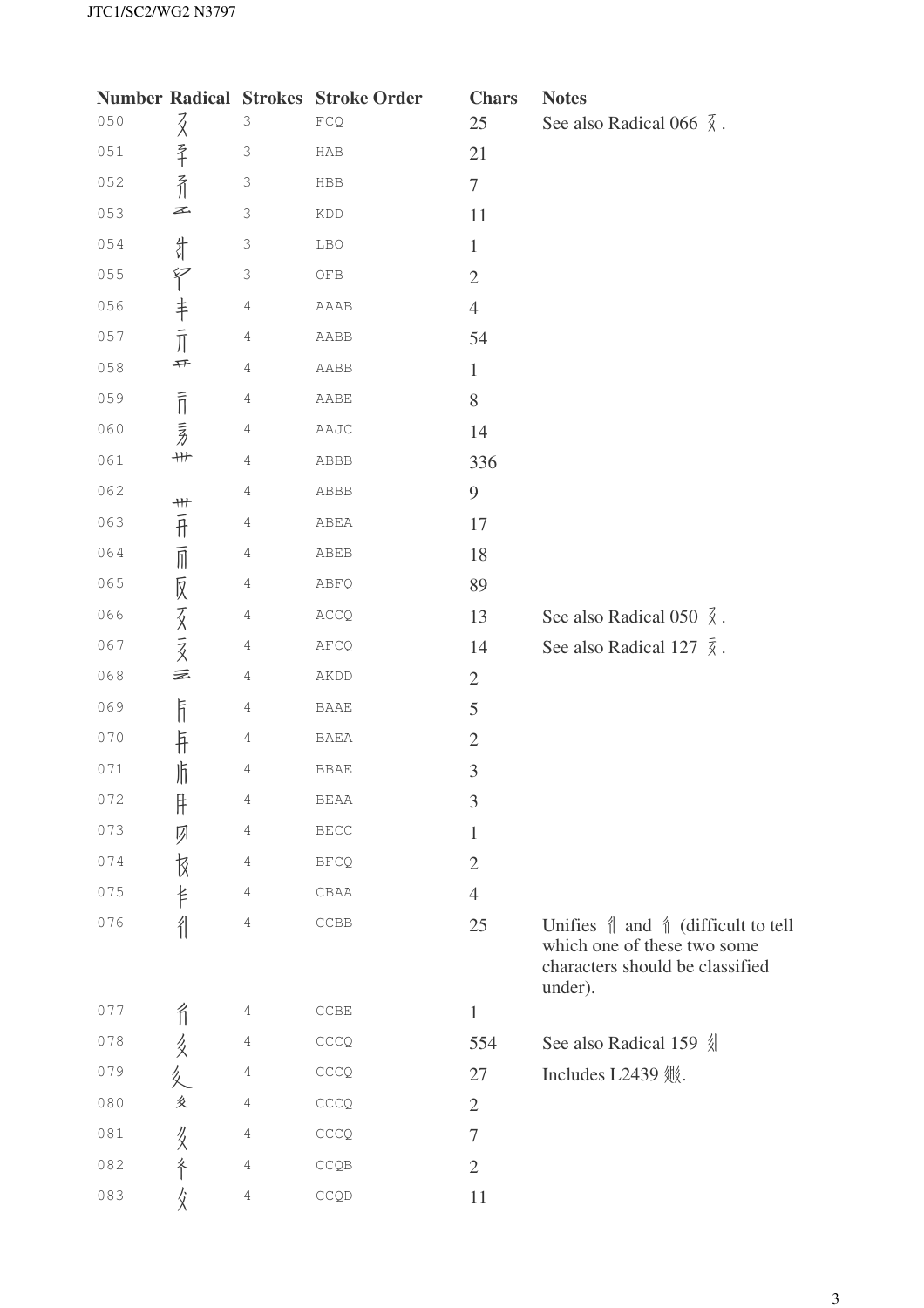|           |                       | <b>Number Radical Strokes</b> | <b>Stroke Order</b>          | <b>Chars</b>   | <b>Notes</b>                                                                                                                   |
|-----------|-----------------------|-------------------------------|------------------------------|----------------|--------------------------------------------------------------------------------------------------------------------------------|
| 084       | 冬                     | 4                             | CCQO                         | 19             |                                                                                                                                |
| 085       |                       | 4                             | $\ensuremath{\mathrm{CMCD}}$ | $\mathbf{1}$   |                                                                                                                                |
| 086       |                       | 4                             | CQBB                         | 14             |                                                                                                                                |
| 087       | 亓                     | 4                             | DABE                         | 30             |                                                                                                                                |
| 088       |                       | 4                             | DABE                         | $\mathfrak{Z}$ |                                                                                                                                |
| 089       | 亢麦麦                   | 4                             | DAHO                         | $\mathbf{1}$   |                                                                                                                                |
| 090       |                       | 4                             | $\mathsf{DAJC}$              | 5              |                                                                                                                                |
| 091       |                       | 4                             | DAOF                         | 1              |                                                                                                                                |
| 092       | $\H$                  | 4                             | $\mathop{\sf DCAB}\nolimits$ | 9              |                                                                                                                                |
| 093       | 业                     | 4                             | DCBA                         | $\mathbf{1}$   |                                                                                                                                |
| 094       | $\tilde{\mathcal{N}}$ | 4                             | $\mathop{\rm DCBB}\nolimits$ | 29             | See also Radical 048 $\bar{\uparrow}$ .                                                                                        |
| 095       | Ĭ                     | 4                             | $\ensuremath{\mathsf{DCBE}}$ | $\overline{4}$ |                                                                                                                                |
| 096       | 汇                     | 4                             | $\operatorname{DCBE}$        | 54             |                                                                                                                                |
| 097       | 計                     | 4                             | DCBO                         | $\overline{4}$ |                                                                                                                                |
| 098       | $\frac{1}{3}$         | 4                             | $_{\rm DCCB}$                | 17             | See also Radical 049 $\ddagger$ .                                                                                              |
| 099       | $\frac{2}{3}$         | $\overline{4}$                | DCCQ                         | $8\,$          |                                                                                                                                |
| 100       | 兰                     | $\overline{4}$                | $\mathop{\rm DCEA}\nolimits$ | 3              | Unifies $\frac{3}{2}$ and $\frac{3}{2}$ (only one character<br>with the latter form). See also Radical<br>344 美.               |
| $101$     |                       | 4                             | $_{\rm DCdC}$                | 29             |                                                                                                                                |
| 102       | 芳芳                    | 4                             | $_{\rm DCdC}$                | 9              |                                                                                                                                |
| $103$     | 耂                     | 4                             | ${\tt EAAC}$                 | $\mathfrak{2}$ |                                                                                                                                |
| 104       | 肀                     | 4                             | EABC                         | $\mathbf{1}$   |                                                                                                                                |
| 105       | $\vec{a}$             | 4                             | ${\tt EABE}$                 | 24             |                                                                                                                                |
| 106       | $\vec{L}$             | 4                             | EABE                         | $\mathbf{1}$   |                                                                                                                                |
| 107       |                       | 4                             | EACQ                         | $\mathfrak{2}$ |                                                                                                                                |
| 108       | 灵灵手                   | 4                             | EAJC                         | 6              |                                                                                                                                |
| 109       |                       | 4                             | FAAB                         | 23             |                                                                                                                                |
| 110       | 砰                     | 4                             | ${\tt FABB}$                 | 110            | Unifies $\stackrel{\Rightarrow}{\cdot}$ and $\stackrel{\Rightarrow}{\cdot}$ (L1209 $\stackrel{\Rightarrow}{\mathbb{R}}$ only). |
| $1\,1\,1$ | 业                     | 4                             | ${\tt FBBA}$                 | $\overline{4}$ |                                                                                                                                |
| 112       | 而                     | 4                             | FBBB                         | 6              |                                                                                                                                |
| 113       | 了                     | 4                             | ${\tt FBB}$                  | 8              |                                                                                                                                |
| 114       | 肃                     | 4                             | FBOE                         | 6              | See also Radical 179 #.                                                                                                        |
| 115       |                       | 4                             | FCCQ                         | 24             |                                                                                                                                |
| 116       | 138 辛                 | 4                             | HAAB                         | 12             |                                                                                                                                |
| $117$     | 一了川                   | 4                             | HBBB                         | 11             |                                                                                                                                |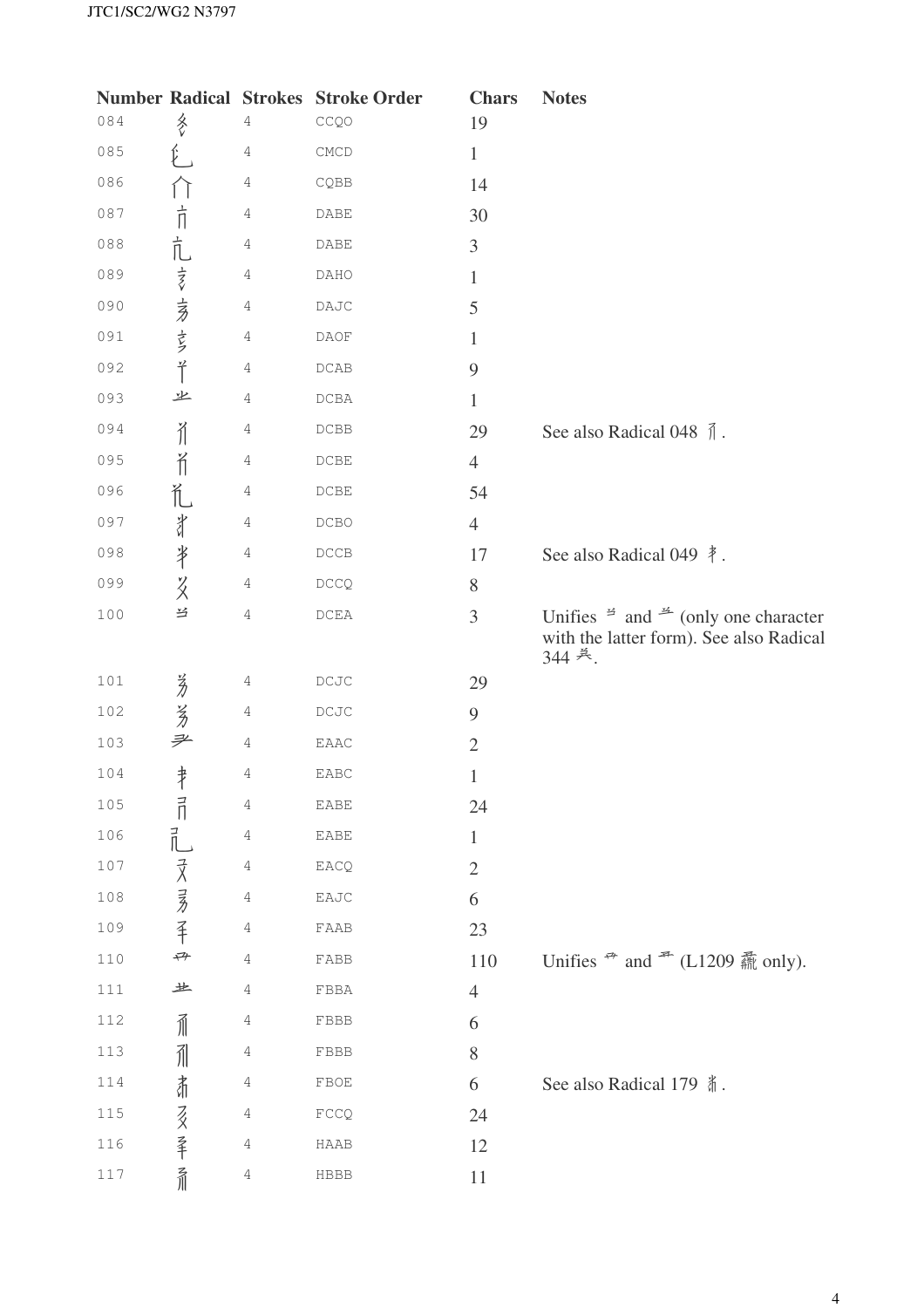|         |                  |             | <b>Number Radical Strokes Stroke Order</b> | <b>Chars</b>   | <b>Notes</b>                           |
|---------|------------------|-------------|--------------------------------------------|----------------|----------------------------------------|
| 118     | 矛                | 4           | $_{\rm JCBE}$                              | $\mathfrak{Z}$ |                                        |
| 119     | 肃                | $\sqrt{4}$  | KBOE                                       | $\mathbf{2}$   |                                        |
| 120     | 矛                | 4           | KDBO                                       | $\sqrt{2}$     |                                        |
| 121     | 什                | $\sqrt{4}$  | LBOE                                       | 22             |                                        |
| 122     | 议                | $\sqrt{4}$  | OCCQ                                       | 10             |                                        |
| 123     | 开                | 5           | AABBB                                      | 68             |                                        |
| 124     | $\overline{f}$   | $\mathsf S$ | AABEA                                      | 5              |                                        |
| 125     |                  | $\mathbb 5$ | AABEB                                      | $\,1$          |                                        |
| 126     |                  | 5           | AABEB                                      | $\mathbf{1}$   |                                        |
| 127     | 市市贡仔             | $\mathbb 5$ | AACCQ                                      | 26             | See also Radical 067 $\bar{\lambda}$ . |
| 128     |                  | 5           | ABAAB                                      | $\mathfrak{2}$ |                                        |
| 129     | $\mathbb{F}$     | 5           | ABAAB                                      | $\overline{3}$ |                                        |
| 130     | 世                | $\mathbb S$ | ABBBA                                      | 20             |                                        |
| 131     | $+$              | $\mathbb 5$ | ABBBB                                      | 37             |                                        |
| 132     |                  | 5           | ABEAA                                      | $8\,$          |                                        |
| 133     |                  | $\mathbb S$ | ABEAA                                      | $\overline{4}$ |                                        |
| 134     |                  | $\mathsf S$ | ABEAA                                      | 8              |                                        |
| 135     |                  | $\mathsf S$ | ABEAA                                      | 40             |                                        |
| 136     | 1月,乱,屏,井,开,乱,艮,亥 | $\mathsf S$ | ABEAA                                      | 10             | Includes L0074 五.                      |
| 137     |                  | $\mathsf S$ | ABEAA                                      | $\overline{2}$ |                                        |
| 138     |                  | $\mathsf S$ | ABFFQ                                      | 5              |                                        |
| 139     |                  | 5           | ACCCQ                                      | 14             |                                        |
| 140     | 不                | $\mathbb S$ | ACCQB                                      | $\mathbf{2}$   |                                        |
| 141     |                  | 5           | ADCJC                                      | 3              |                                        |
| 142     | 多記論孩斥            | 5           | AEABE                                      | 20             |                                        |
| 143     |                  | $\mathbb 5$ | AFBBB                                      | 13             |                                        |
| 144     |                  | 5           | AOCCQ                                      | $\sqrt{2}$     |                                        |
| 145     |                  | 5           | <b>BAAAB</b>                               | $\overline{2}$ |                                        |
| 146     | lŦ               | $\mathsf S$ | <b>BAAAB</b>                               | $\sqrt{2}$     |                                        |
| 147     | 沣                | 5           | <b>BAAAB</b>                               | 15             |                                        |
| 148     | 乍                | 5           | <b>BAEAA</b>                               | 23             | Includes L1890 尾.                      |
| 149     | 庋                | $\mathsf S$ | <b>BAFFQ</b>                               | 3              |                                        |
| 150     | 庠                | 5           | <b>BEAAA</b>                               | $\mathbf{1}$   |                                        |
| $151\,$ |                  | 5           | <b>BECCQ</b>                               | $\mathbf{1}$   |                                        |
| 152     | 贝手               | 5           | CAAAB                                      | $\mathbf{1}$   |                                        |
| 153     | #                | 5           | CAABB                                      | $\mathbf{2}$   |                                        |
|         |                  |             |                                            |                |                                        |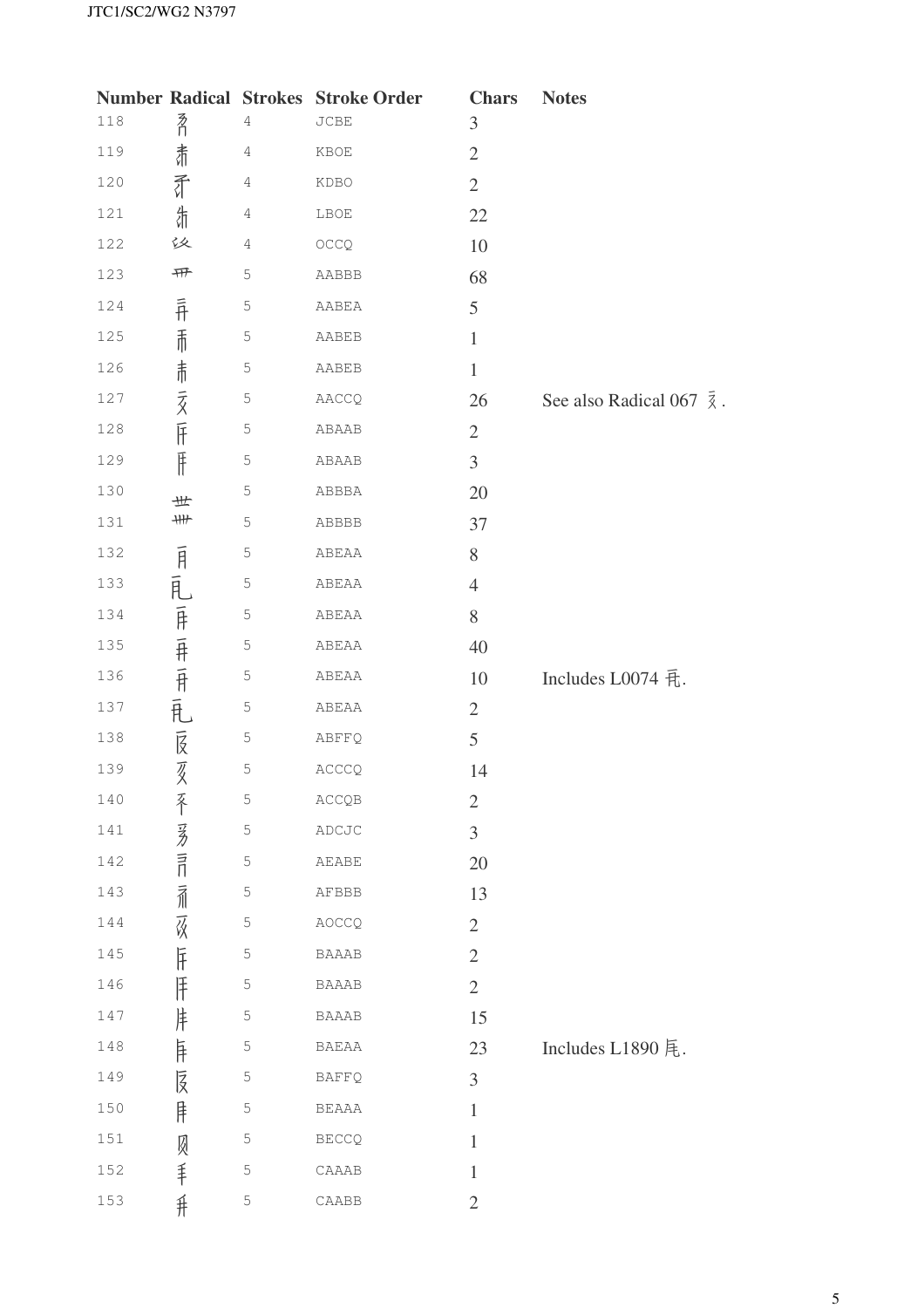|         |                            |             | <b>Number Radical Strokes Stroke Order</b>                  | <b>Chars</b>   | <b>Notes</b>                         |
|---------|----------------------------|-------------|-------------------------------------------------------------|----------------|--------------------------------------|
| 154     | 钅                          | 5           | ${\tt CBAAA}$                                               | $\tau$         |                                      |
| 155     | 徂                          | $\mathbb S$ | $\sc{{\tt CCBBB}}$                                          | 5              |                                      |
| 156     | 彳                          | 5           | CCBEA                                                       | 103            |                                      |
| 157     | 多                          | $\mathbb S$ | CCCCQ                                                       | $\tau$         |                                      |
| 158     | 乣                          | $\mathbb S$ | $\mathsf{CCCQB}% _{\mathsf{CQB}}^{\mathsf{CQ}}(\mathbb{R})$ | 44             |                                      |
| 159     | 乣                          | 5           | $\mathsf{CCCQB}% _{\mathsf{CQB}}^{\mathsf{CQ}}(\mathbb{R})$ | 24             | See also Radical 78 $\frac{2}{3}$    |
| 160     | 父                          | $\mathsf S$ | CCCQD                                                       | 78             |                                      |
| 161     | 坌                          | $\mathbb S$ | $\mathsf{CCCQD}$                                            | $\mathbf{9}$   |                                      |
| 162     |                            | 5           | $\mathbb{C}\mathbb{C}\mathbb{Q}\mathbb{C}\mathbb{Q}$        | 120            |                                      |
| 163     |                            | $\mathbb S$ | $\mathbb{CCQLB}$                                            | 3              |                                      |
| 164     |                            | $\mathbb S$ | $CQCCQ$                                                     | 3              |                                      |
| 165     | 终 纤 爻 言 袁 开 文 羊            | 5           | $\mathtt{DAABE}$                                            | 23             |                                      |
| 166     |                            | $\mathbb S$ | DAAJC                                                       | 9              |                                      |
| 167     |                            | $\mathbb S$ | $\mathtt{DABEA}$                                            | $\overline{4}$ |                                      |
| 168     |                            | 5           | DACCQ                                                       | 23             |                                      |
| 169     |                            | $\mathbb S$ | $\mathop{\rm DCABA}\nolimits$                               | 12             |                                      |
| 170     | $\prod^{\infty}$           | $\mathbb S$ | DCABB                                                       | $\mathbf{1}$   |                                      |
| $1\,71$ | 必                          | $\mathbb 5$ | DCABB                                                       | 8              |                                      |
| 172     | $\overleftrightarrow{\Pi}$ | $\mathbb S$ | $\mathop{\sf DCABE}\nolimits$                               | 32             |                                      |
| 173     | 计                          | $\mathsf S$ | DCABO                                                       | $\overline{4}$ |                                      |
| 174     |                            | $\mathbb S$ | DCACQ                                                       | $\overline{4}$ |                                      |
| 175     | 艾多                         | 5           | $\mathop{\sf DCAJC}\nolimits$                               | $\mathbf{1}$   |                                      |
| 176     | 半                          | 5           | DCBAA                                                       | $\mathbf{1}$   |                                      |
| 177     |                            | 5           | DCBEA                                                       | $\overline{4}$ |                                      |
| 178     |                            | 5           | DCBJC                                                       | $\overline{2}$ |                                      |
| 179     |                            | 5           | DCBOE                                                       | 35             | See also Radical 114 赤.              |
| 180     |                            | 5           | DCBOP                                                       | $\mathbf{1}$   |                                      |
| 181     |                            | 5           | DCCCQ                                                       | 31             |                                      |
| 182     |                            | 5           | DCFBB                                                       | $\overline{4}$ |                                      |
| 183     |                            | 5           | DCFCQ                                                       | 12             | See also Radical 260 $\frac{3}{2}$ . |
| 184     |                            | 5           | DCKBB                                                       | 22             |                                      |
| 185     |                            | 5           | EAAAB                                                       | $\overline{4}$ |                                      |
| 186     |                            | 5           | <b>EAAAB</b>                                                | $\overline{5}$ |                                      |
| 187     |                            | 5           | EAABE                                                       | $\overline{2}$ |                                      |
| 188     | 并劣浙张多矛受养羊羊司言               | 5           | EAABE                                                       | 24             |                                      |
| 189     | 兲                          | 5           | EAACQ                                                       | $\mathbf{2}$   |                                      |
|         |                            |             |                                                             |                |                                      |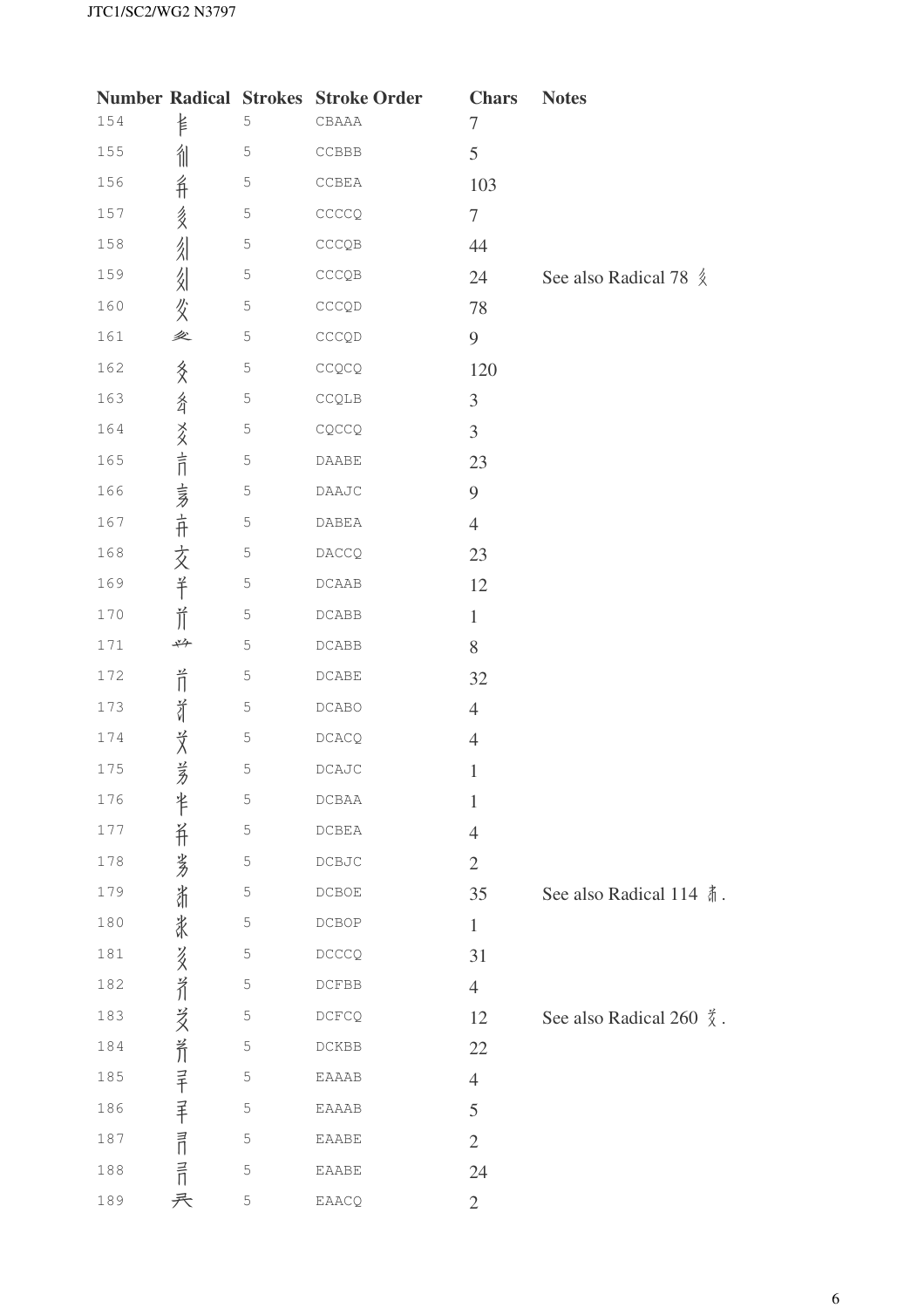|       |                  |             | <b>Number Radical Strokes Stroke Order</b> | <b>Chars</b>     | <b>Notes</b>                      |
|-------|------------------|-------------|--------------------------------------------|------------------|-----------------------------------|
| 190   |                  | 5           | EAAJC                                      | 7                |                                   |
| 191   | 1118年11月11日又2人手升 | $\mathsf S$ | EABAE                                      | $\mathfrak{Z}$   |                                   |
| 192   |                  | 5           | EABEA                                      | 9                |                                   |
| 193   |                  | 5           | <b>EABEB</b>                               | $\boldsymbol{7}$ |                                   |
| 194   |                  | $\mathsf S$ | EACCQ                                      | 76               |                                   |
| 195   |                  | 5           | EACCQ                                      | $\mathbf{1}$     |                                   |
| 196   |                  | 5           | FAAAB                                      | 11               |                                   |
| 197   |                  | $\mathbb 5$ | FAABB                                      | $\mathbf{2}$     |                                   |
| 198   | $\frac{1}{2}$    | 5           | ${\tt FABBA}$                              | $\mathbf{2}$     |                                   |
| 199   | 垂                | $\mathsf S$ | FABBA                                      | $\overline{2}$   |                                   |
| 200   | 冊                | $\mathbb S$ | FABBB                                      | 6                | See also Radical 291 $\text{m}$ . |
| 201   | 严                | $\mathbb S$ | FABBC                                      | $\,1\,$          |                                   |
| 202   | 斥                | 5           | FBAAB                                      | 49               |                                   |
| 203   | 邗                | $\mathbb 5$ | FBAAB                                      | $\mathbf{2}$     |                                   |
| 204   | 冉                | $\mathsf S$ | FBABB                                      | 6                |                                   |
| $205$ | 虿                | 5           | FBCCQ                                      | 3                |                                   |
| 206   |                  | 5           | FBEAA                                      | $\mathbf{2}$     |                                   |
| 207   |                  | 5           | ${\tt FCBEA}$                              | $\mathbf{1}$     |                                   |
| 208   | 有杂作补资多           | $\mathbb S$ | HBAAB                                      | 3                |                                   |
| 209   |                  | 5           | HBAAB                                      | $\sqrt{2}$       |                                   |
| $210$ |                  | 5           | HBCCQ                                      | $\mathfrak{Z}$   |                                   |
| 211   |                  | 5           | JCCCQ                                      | $\mathbf{1}$     |                                   |
| 212   | 手                | 5           | KDAAB                                      | 6                |                                   |
| 213   | 而                | $\mathbb S$ | KDBBB                                      | 5                |                                   |
| 214   | 看                | $\mathsf S$ | KDBOE                                      | 9                |                                   |
| 215   | 叐                | $\mathsf S$ | KDCCQ                                      | 14               |                                   |
| 216   | $\n   \n$        | $\mathbb S$ | $OCCBB$                                    | $\overline{3}$   |                                   |
| $217$ | 冊                | 6           | AABBBB                                     | $\overline{3}$   |                                   |
| 218   |                  | 6           | AABEAA                                     | 8                |                                   |
| 219   |                  | 6           | AACCCQ                                     | $\overline{4}$   |                                   |
| 220   |                  | $\epsilon$  | AADCAB                                     | $\mathbf{1}$     |                                   |
| 221   |                  | $\epsilon$  | AADCJC                                     | 5                |                                   |
| 222   |                  | 6           | ABAAAB                                     | $\overline{4}$   |                                   |
| 223   | 弄烫辛萝萨            | $\epsilon$  | ABAEAA                                     | $\overline{2}$   |                                   |
| 224   |                  | $\epsilon$  | ABCCQB                                     | $\mathbf{1}$     |                                   |
| 225   | 团耳               | 6           | ABEAAA                                     | 3                |                                   |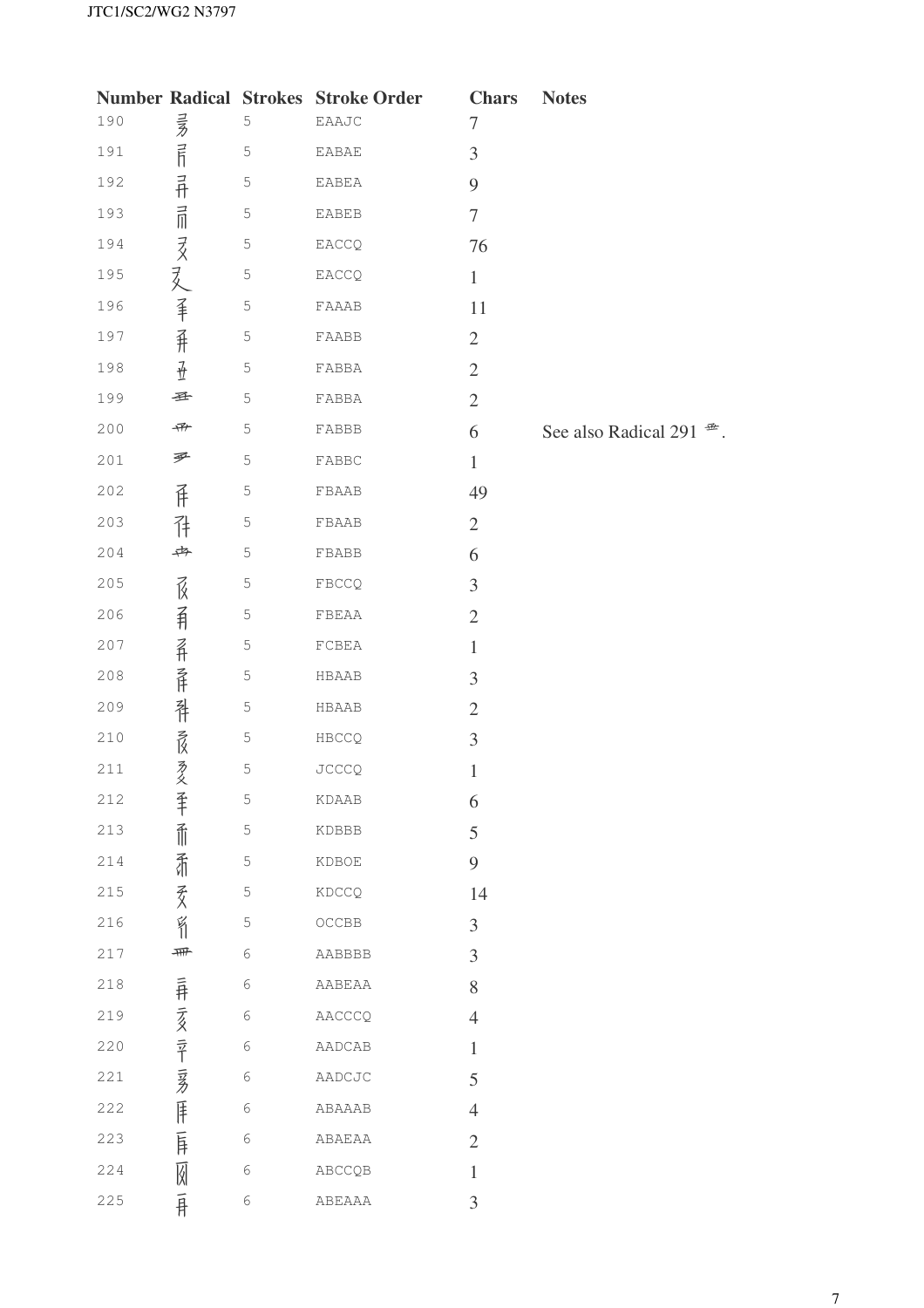|     |                             |            | <b>Number Radical Strokes Stroke Order</b>    | <b>Chars</b>     | <b>Notes</b> |
|-----|-----------------------------|------------|-----------------------------------------------|------------------|--------------|
| 226 | 歹                           | 6          | ACCCCQ                                        | $\mathbf{1}$     |              |
| 227 |                             | 6          | ACCCQB                                        | $\mathfrak{2}$   |              |
| 228 |                             | 6          | ACCQCQ                                        | 3                |              |
| 229 | 刻亥异                         | 6          | AEABEA                                        | 5                |              |
| 230 | 孟                           | 6          | AKDBBB                                        | $\tau$           |              |
| 231 | 厓                           | 6          | <b>BAAAAB</b>                                 | $\mathbf{1}$     |              |
| 232 | 肓                           | 6          | BAAEAA                                        | $\overline{4}$   |              |
| 233 | 匡                           | 6          | BAEAAA                                        | 3                |              |
| 234 | 着                           | 6          | <b>BAFBBB</b>                                 | 6                |              |
| 235 | П<br>₩                      | 6          | <b>BEABBB</b>                                 | $\overline{2}$   |              |
| 236 | 図                           | 6          | <b>BECCCQ</b>                                 | 18               |              |
| 237 | 囱                           | 6          | <b>BECCCQ</b>                                 | $\sqrt{2}$       |              |
| 238 | 乕                           | 6          | CAABEB                                        | 5                |              |
| 239 | 侵                           | 6          | CBCCCQ                                        | $\mathbf{1}$     |              |
| 240 | 育                           | 6          | CCBEAA                                        | $\overline{4}$   |              |
| 241 | 弁                           | 6          | CCBEAA                                        | $\mathbf{1}$     |              |
| 242 | 食                           | 6          | CCBFFQ                                        | 37               |              |
| 243 |                             | 6          | CCCQCQ                                        | 11               |              |
| 244 |                             | 6          | CCQBEA                                        | $\mathbf{1}$     |              |
| 245 |                             | 6          | CCQCCQ                                        | $\tau$           |              |
| 246 |                             | 6          | CCQCQB                                        | $\mathbf{1}$     |              |
| 247 | 终 条 多 条                     | $\sqrt{6}$ | DAABEA                                        | $\mathbf{1}$     |              |
| 248 |                             | 6          | DAACCQ                                        | $\tau$           |              |
| 249 |                             | 6          | DAAEAA                                        | 8                |              |
| 250 | 亥韦市                         | 6          | DABBAA                                        | $\mathbf{1}$     |              |
| 251 | 庅                           | 6          | DABCCQ                                        | 12               |              |
| 252 |                             | 6          | <b>DABEAA</b>                                 | 5                |              |
| 253 |                             | 6          | DABEAA                                        | $\mathbf{1}$     |              |
| 254 |                             | 6          | DABFCQ                                        | 3                |              |
| 255 |                             | 6          | DACCCQ                                        | 5                |              |
| 256 |                             | 6          | <b>DACCQO</b>                                 | $\mathbf{1}$     |              |
| 257 |                             | 6          | DCAAJC                                        | $\tau$           |              |
| 258 | · 市 · 市 · 良 · 亥 · 参 · 考 · 并 | 6          | DCABEA                                        | $\tau$           |              |
| 259 | 耑                           | 6          | $\begin{array}{ll} \text{DCABEB} \end{array}$ | 8                |              |
| 260 | 爻                           | 6          | <b>DCACCQ</b>                                 | 21               | See also     |
| 261 | 半                           | 6          | DCBAAA                                        | $\boldsymbol{7}$ |              |

Radical 183  $\frac{3}{2}$ .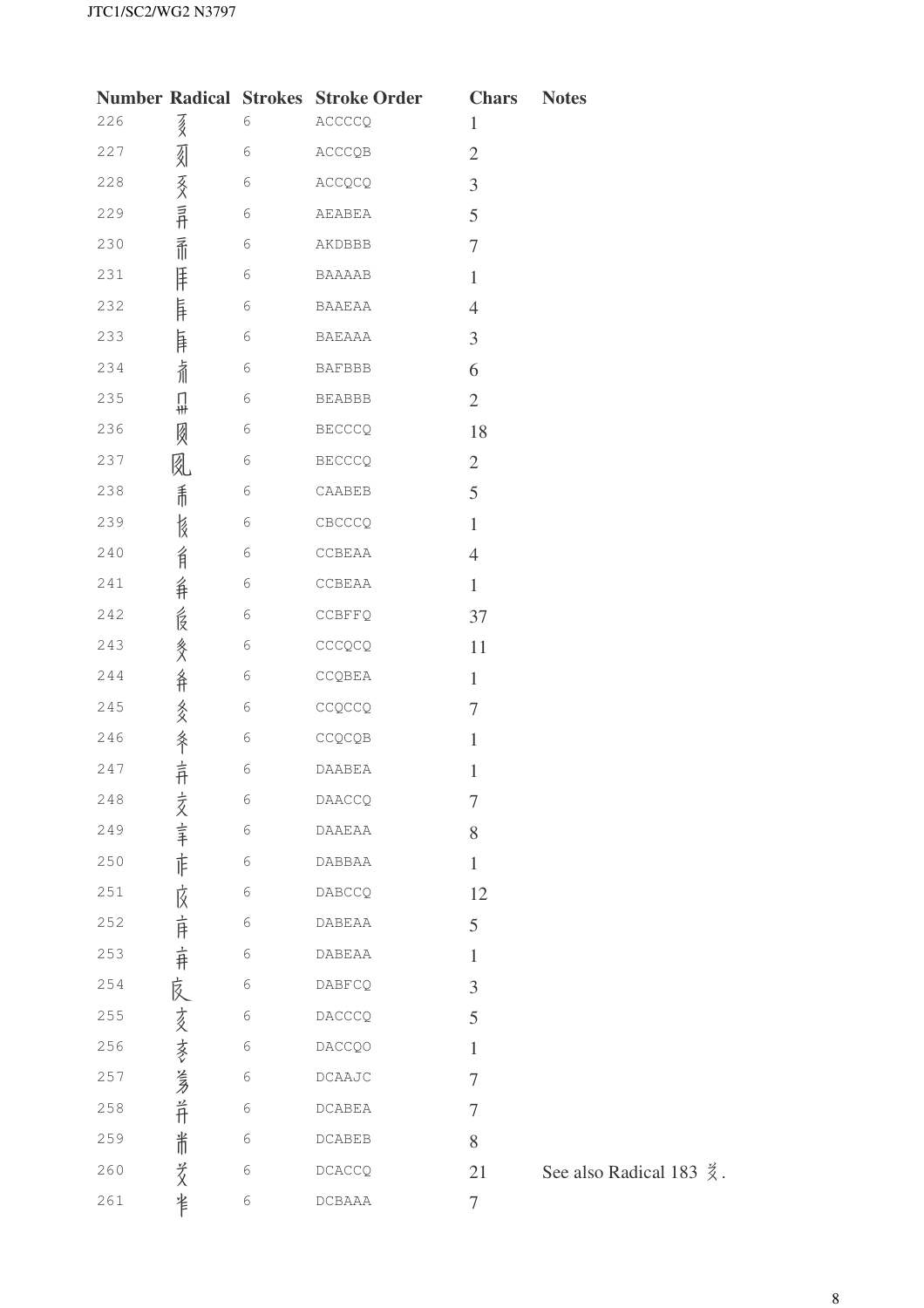|     |              |            | <b>Number Radical Strokes Stroke Order</b> | <b>Chars</b>   | <b>Notes</b>                              |
|-----|--------------|------------|--------------------------------------------|----------------|-------------------------------------------|
| 262 | 羊            | $\epsilon$ | DCBAAB                                     | 8              |                                           |
| 263 | 半门           | $\sqrt{6}$ | DCBABE                                     | 29             |                                           |
| 264 | 扎            | $\sqrt{6}$ | DCBABE                                     | 3              |                                           |
| 265 |              | 6          | DCBBEA                                     | 5              | Includes L5810 <i>毛</i> .                 |
| 266 | 并设           | $\sqrt{6}$ | DCBCCQ                                     | 39             |                                           |
| 267 | 氐            | $\sqrt{6}$ | DCBCCQ                                     | $\mathbf{1}$   |                                           |
| 268 | 肖            | 6          | DCBEAA                                     | $\mathbf{1}$   |                                           |
| 269 | 羊            | $\epsilon$ | DCBEAA                                     | 13             | Includes L4675 凭.                         |
| 270 |              | $\sqrt{6}$ | $\texttt{DCBECC}$                          | 11             |                                           |
| 271 | <b>询 多多許</b> | $\sqrt{6}$ | DCCCCQ                                     | $8\,$          |                                           |
| 272 |              | $\sqrt{6}$ | <b>DCCQCQ</b>                              | $\overline{3}$ |                                           |
| 273 |              | $\sqrt{6}$ | DCEABE                                     | 17             |                                           |
| 274 | 苧            | 6          | DCFABB                                     | 13             |                                           |
| 275 |              | 6          | DCFBEA                                     | 15             |                                           |
| 276 | 并沒沒          | 6          | DCECCQ                                     | 178            |                                           |
| 277 |              | 6          | <b>DCFQQC</b>                              | $\overline{2}$ |                                           |
| 278 |              | $\sqrt{6}$ | EAAAAB                                     | $\mathbf{1}$   |                                           |
| 279 |              | $\epsilon$ | EAABBE                                     | $\mathbf{1}$   | See also Radical 281 nm                   |
| 280 |              | 6          | EAACCQ                                     | 10             |                                           |
| 281 |              | $\sqrt{6}$ | <b>EABABE</b>                              | $\mathbf{1}$   | See also Radical 279 m.                   |
| 282 |              | 6          | EABCCQ                                     | 3              |                                           |
| 283 | 罪品亥品及        | $\epsilon$ | <b>EABEAA</b>                              | $\mathbf{1}$   |                                           |
| 284 |              | 6          | EABEAA                                     | $\mathbf{1}$   |                                           |
| 285 |              | $\epsilon$ | EABEAA                                     | $\tau$         |                                           |
| 286 | 非非男亥麦文許      | 6          | EABECC                                     | $\mathbf{1}$   |                                           |
| 287 |              | 6          | EACCCQ                                     | 11             |                                           |
| 288 |              | 6          | EACCCQ                                     | $\overline{4}$ |                                           |
| 289 |              | 6          | EACCQD                                     | $\mathbf{1}$   |                                           |
| 290 |              | 6          | <b>EAEABE</b>                              | $\mathbf{1}$   |                                           |
| 291 | 垂            | 6          | FABBBA                                     | 28             | Unifies $\mathscr{F}$ and $\mathscr{F}$ . |
| 292 | 椰            | 6          | FABBBB                                     | $\mathfrak{2}$ |                                           |
| 293 | 佯            | 6          | FBAAAB                                     | 8              |                                           |
| 294 |              | 6          | FBAAJC                                     | 11             |                                           |
| 295 |              | 6          | FBEAAA                                     | 3              |                                           |
| 296 | 考引 非         | 6          | HBAAAB                                     | 5              |                                           |
| 297 | 肃            | 6          | KBOCCQ                                     | $\overline{2}$ | See also Radical 338 载.                   |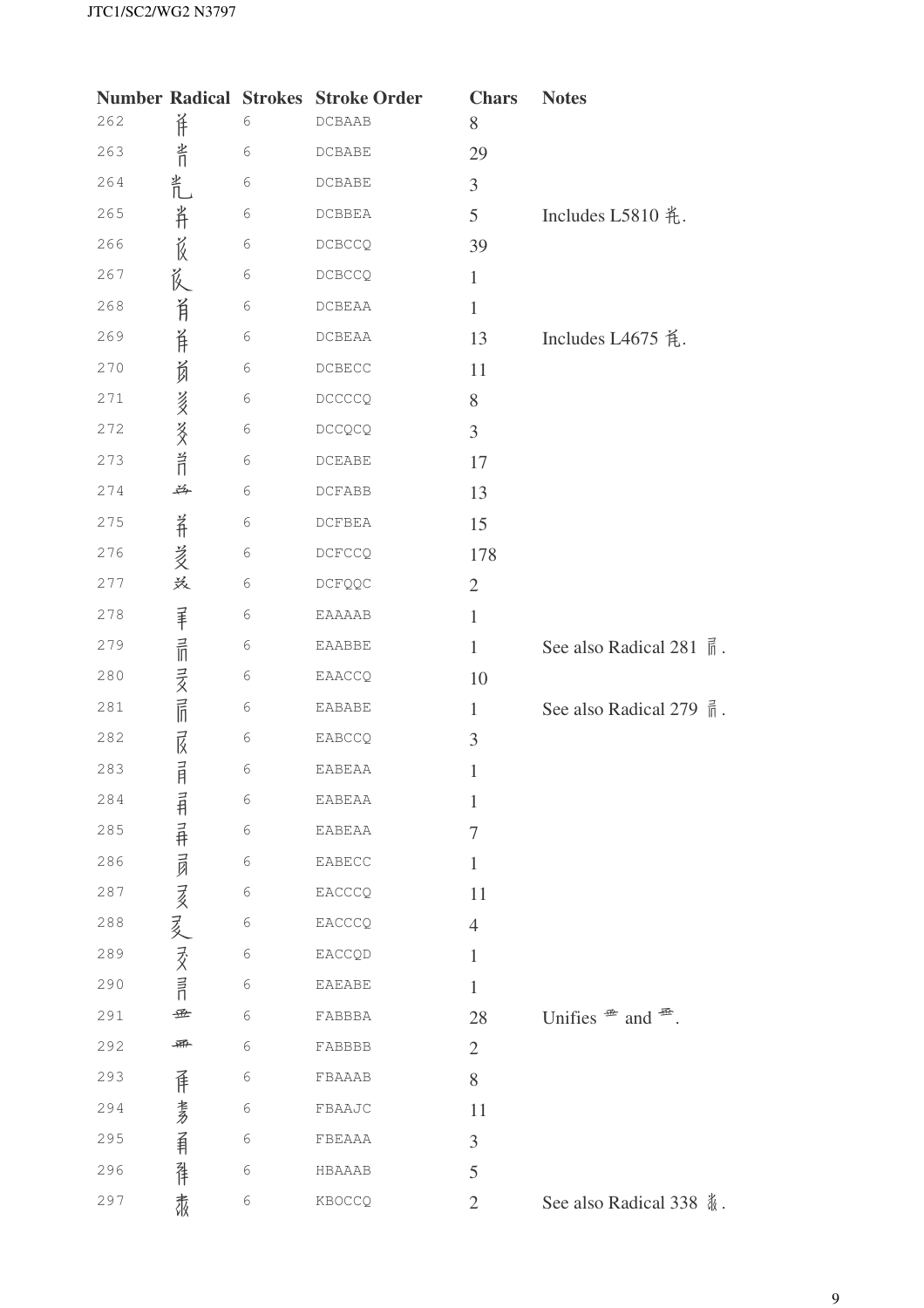|     |             |                  | <b>Number Radical Strokes Stroke Order</b> | <b>Cl</b>      |
|-----|-------------|------------------|--------------------------------------------|----------------|
| 298 | 肃           | 6                | KBOEAA                                     | 8              |
| 299 | 孟           | 6                | KDDBBE                                     | $\overline{4}$ |
| 300 | 纬           | 6                | LBOEAA                                     | $\mathbf{2}$   |
| 301 | 佯           | 6                | OCAAAB                                     | 19             |
| 302 | 窜           | 6                | OFBAAB                                     | 3              |
| 303 |             | 7                | AABEAAA                                    | 2              |
| 304 | 有 异         | 7                | AADCBEA                                    | $\overline{2}$ |
| 305 |             | 7                | ABBAABE                                    | $\mathbf{1}$   |
| 306 |             | 7                | ABEACCQ                                    | $\mathbf{1}$   |
| 307 | <b>昔日最扇</b> | 7                | ABECCCQ                                    | 14             |
| 308 | 反升          | 7                | ABFQBEA                                    | 14             |
| 309 |             | 7                | ACCQAAB                                    | 4              |
| 310 | 圣书友文文学友文学文  | $\boldsymbol{7}$ | ACCQCCQ                                    | 19             |
| 311 |             | 7                | ACCQCQB                                    | $\overline{2}$ |
| 312 |             | 7                | ACCQFCQ                                    | $\mathbf{1}$   |
| 313 |             | $\boldsymbol{7}$ | ADCACCQ                                    | $\overline{2}$ |
| 314 | 育           | 7                | ADCBEAA                                    | 1              |
| 315 | 孟           | 7                | AKDABBB                                    | 3              |
| 316 | 柔           | 7                | AKDABEB                                    | 5              |
| 317 | 异丹          | 7                | <b>BAEABEA</b>                             | 1              |
| 318 | 多爻          | 7                | CCQCCCQ                                    | 12             |
| 319 | 名           | 7                | CCQCCQB                                    | 2              |
| 320 | 斧           | 7                | CCQCQBE                                    | $\overline{2}$ |
| 321 | 爹           | 7                | CCQDCCQ                                    | 1              |
| 322 | 肓           | 7                | <b>DABAEAA</b>                             | $\mathbf{1}$   |
| 323 | 该           | 7                | DABCCCQ                                    | 5              |
| 324 | 扅           | 7                | DABFCCQ                                    | $\overline{2}$ |
| 325 | 刻           | 7                | DACCCQB                                    | $\overline{2}$ |
| 326 | 羊           | 7                | <b>DCAABEB</b>                             | $\mathbf{1}$   |
| 327 | Ĕ           | 7                | <b>DCABAAB</b>                             | $\overline{2}$ |
| 328 | 后           | 7                | <b>DCABABE</b>                             | $\mathbf{2}$   |
| 329 | 半∏          | 7                | DCABABE                                    | 11             |
| 330 | 峎           | 7                | <b>DCABCCQ</b>                             | 9              |
| 331 | 羊           | 7                | DCABEAA                                    | 1              |
| 332 | 羊           | 7                | <b>DCABEAA</b>                             | 5              |
| 333 | 苣           | 7                | DCAMAAA                                    | 1              |

**Chars** Notes

See also Radical 339 <sup>3</sup>.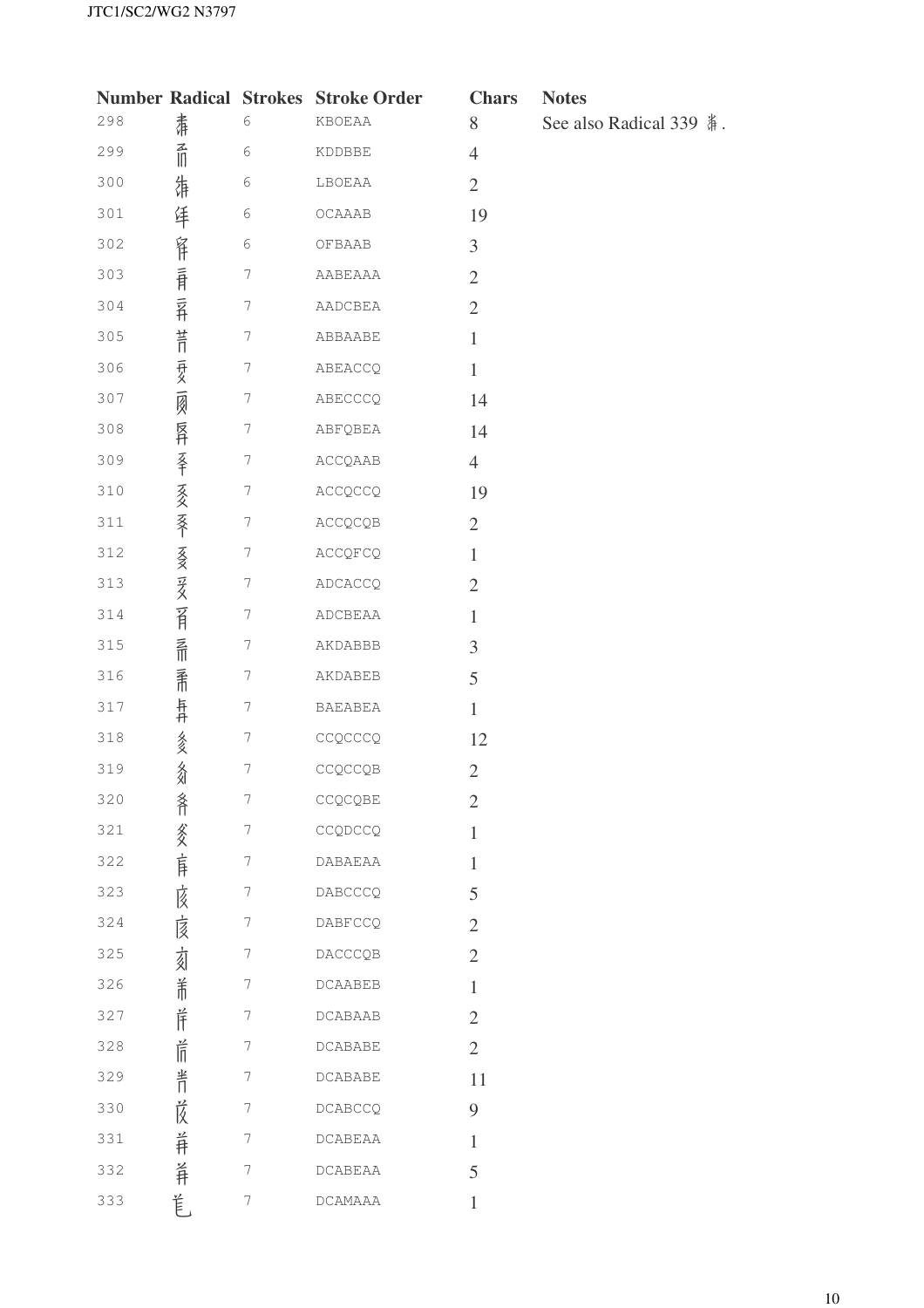| <b>Number Radical Strokes</b> |                    |                  | <b>Stroke Order</b> | <b>Chars</b>   | <b>Notes</b>                                |
|-------------------------------|--------------------|------------------|---------------------|----------------|---------------------------------------------|
| 334                           | 佯                  | 7                | <b>DCBAAAB</b>      | 3              |                                             |
| 335                           | 彦                  | 7                | DCBAAJC             | $\mathbf{2}$   |                                             |
| 336                           | 羊                  | 7                | DCBBEAA             | 8              |                                             |
| 337                           | 莨                  | 7                | DCBCCCQ             | 6              |                                             |
| 338                           | 禒                  | 7                | <b>DCBOCCQ</b>      | $\mathbf{1}$   | See also Radical 297 纛.                     |
| 339                           | 漭                  | 7                | DCBOEAA             | 3              | See also Radical 298 4.                     |
| 340                           |                    | 7                | DCCCQCQ             | $\mathbf{1}$   |                                             |
| 341                           | <b>篆文 圣日</b>       | 7                | DCDAABE             | $\mathbf{1}$   |                                             |
| 342                           |                    | 7                | DCDCCCQ             | 1              |                                             |
| 343                           | 3多 31              | 7                | DCEAABE             | 1              |                                             |
| 344                           | 关                  | 7                | DCEAACQ             | 3              |                                             |
| 345                           | 兰丹                 | 7                | $\verb DCEABEA $    | $\mathbf{1}$   |                                             |
| 346                           |                    | 7                | DCEACCQ             | 15             |                                             |
| 347                           | 沒筆杀                | 7                | <b>DCFAAAB</b>      | $\overline{2}$ |                                             |
| 348                           |                    | 7                | DCFABBB             | $\mathbf{1}$   |                                             |
| 349                           | 并                  | 7                | DCFABBB             | 44             |                                             |
| 350                           | 羊                  | 7                | DCFABBB             | 6              |                                             |
| 351                           | 羊                  | 7                | DCFBAAB             | 13             |                                             |
| 352                           | 羊                  | 7                | DCFBEAA             | 6              |                                             |
| 353                           |                    | 7                | DCKDAAB             | $\mathbf{1}$   |                                             |
| 354                           | 羊 希                | 7                | DCKDBBB             | $\overline{2}$ |                                             |
| 355                           | 言                  | $\boldsymbol{7}$ | EAABBAE             | $\mathbf{2}$   |                                             |
| 356                           |                    | 7                | EAABEAA             | $\mathbf{1}$   |                                             |
| 357                           |                    | 7                | EAABEAA             | 8              | Includes L1175 氧.                           |
| 358                           | 兰井兰井兰多米卡麦多兰半岛 当开兰州 | 7                | EAACCCQ             | 1              |                                             |
| 359                           |                    | 7                | EACBAAB             | 1              |                                             |
| 360                           |                    | 7                | EACCQCQ             | $\overline{4}$ |                                             |
| 361                           |                    | 7                | EADCAAB             | 3              |                                             |
| 362                           |                    | 7                | EADCBOE             | $\mathfrak{2}$ |                                             |
| 363                           |                    | 7                | EAEABEA             | 6              |                                             |
| 364                           |                    | 7                | EAEABEB             | 8              |                                             |
| 365                           |                    | 7                | EAMAAAA             | 5              |                                             |
| 366                           | 尾 翠 骨              | 7                | FABBAAB             | 9              |                                             |
| 367                           |                    | 7                | FABBABE             | 9              | Unifies $\frac{4}{11}$ and $\frac{4}{11}$ . |
| 368                           |                    | 7                | FABBBBE             | $\mathbf{1}$   |                                             |
| 369                           | 爱                  | 7                | FABBCCQ             | $\mathbf{1}$   |                                             |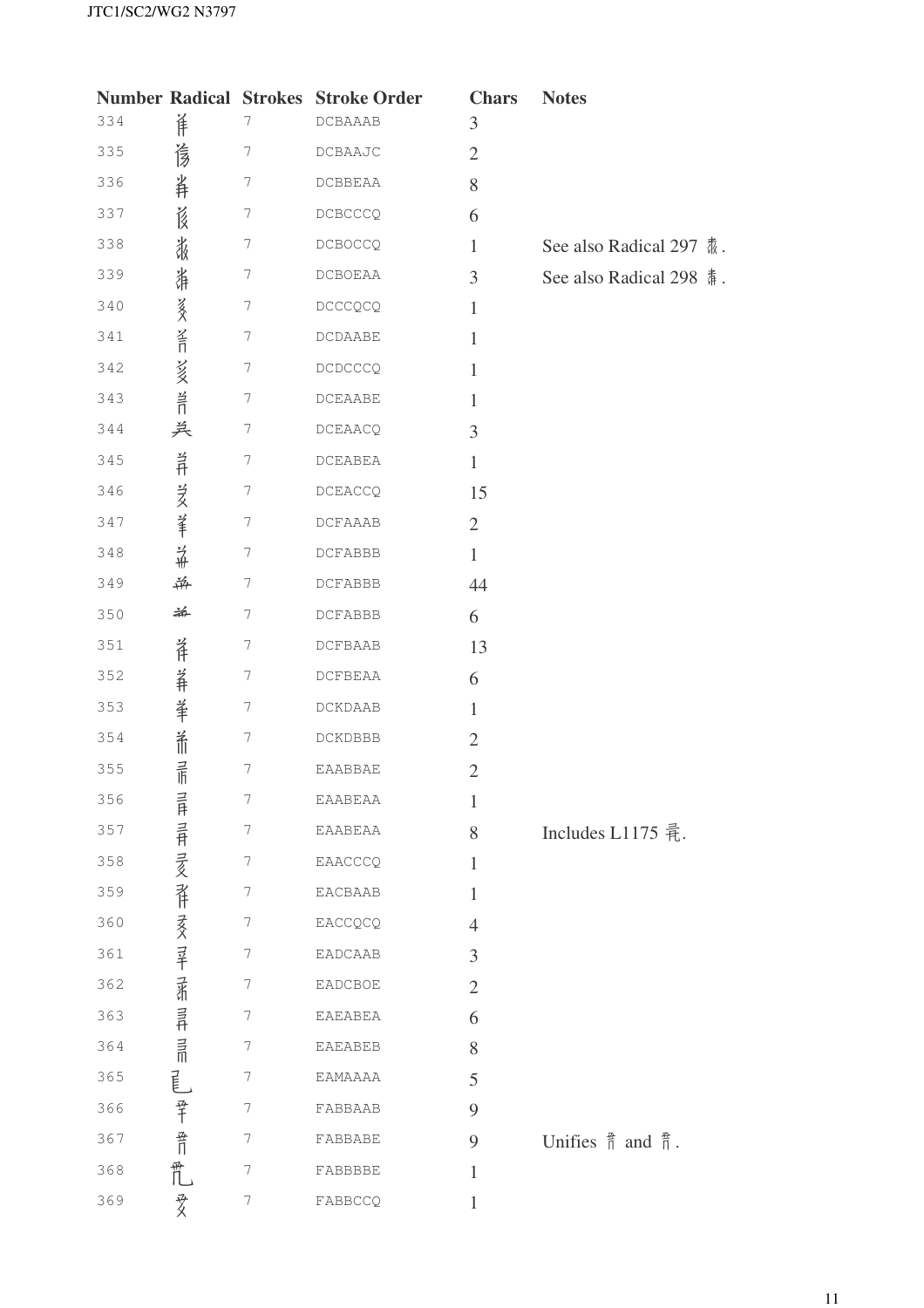|     |            |         | <b>Number Radical Strokes Stroke Order</b> | <b>Chars</b>   | <b>Notes</b>      |
|-----|------------|---------|--------------------------------------------|----------------|-------------------|
| 370 | 亥          | 7       | FABCCCQ                                    | 67             |                   |
| 371 | 庠          | 7       | FBAAAAB                                    | 3              |                   |
| 372 | <b>译匕</b>  | 7       | FBAABMC                                    | $\mathbf{1}$   | L2407 鬣 only.     |
| 373 | 甬          | 7       | KDAABBB                                    | 6              |                   |
| 374 | 磊          | 7       | KDBOEAA                                    | 11             |                   |
| 375 |            | 7       | KDDBCCQ                                    | $\overline{2}$ |                   |
| 376 | 薇爱         | 7       | KDDCCCQ                                    | $\mathbf{1}$   |                   |
| 377 | 崑          | 7       | OCCBFFQ                                    | $\overline{2}$ |                   |
| 378 | 晋          | 8       | AABBBBAE                                   | $\overline{4}$ |                   |
| 379 |            | $\,8\,$ | AABBBCCQ                                   | 5              |                   |
| 380 | 开义 云爻      | 8       | AACCQCCQ                                   | $\mathbf{1}$   |                   |
| 381 | 节          | 8       | ABBABEAA                                   | $\mathbf{1}$   |                   |
| 382 | #亥         | $\,8\,$ | ABBBCCCQ                                   | $\overline{2}$ |                   |
| 383 | <b>\//</b> | 8       | ABBBDCBB                                   | $\mathbf{1}$   |                   |
| 384 | 世乡         | 8       | ABBBDCJC                                   | 3              |                   |
| 385 | 掌          | 8       | ABBBFAAB                                   | $\mathbf{1}$   |                   |
| 386 | 匽          | 8       | ABDCFCCQ                                   | $\mathbf{1}$   |                   |
| 387 | 目          | $\,8\,$ | ABEAAABE                                   | 3              |                   |
| 388 | 頁          | 8       | ABEAAFCQ                                   | 7              |                   |
| 389 | 屌          | 8       | ABEABEAA                                   | $\mathfrak{Z}$ | Includes L4565 殿. |
| 390 | 圆          | 8       | ABECCQCQ                                   | $\mathfrak{2}$ |                   |
| 391 | 反卅         | $\,8\,$ | ABFQABBB                                   | $\mathbf{1}$   |                   |
| 392 | 反反         | 8       | ABFQABFQ                                   | 3              |                   |
| 393 | 反反         | 8       | ABFQABFQ                                   | $\mathbf{1}$   |                   |
| 394 | 亥          | 8       | ACCQCCCQ                                   | $\mathbf{1}$   |                   |
| 395 | 异          | 8       | BBAABEAA                                   | 18             |                   |
| 396 | 夏          | 8       | <b>BEAACCCQ</b>                            | $\mathbf{1}$   |                   |
| 397 | 各月         | 8       | CCCQBEAA                                   | 3              |                   |
| 398 | 并          | 8       | <b>DAABBBEA</b>                            | $\mathbf{1}$   |                   |
| 399 | 青          | 8       | DABAAABE                                   | 3              |                   |
| 400 | 席          | 8       | DABDCKBB                                   | 3              |                   |
| 401 |            | 8       | DADCFCCQ                                   | 5              |                   |
| 402 | <b>参照</b>  | 8       | DCAABEAA                                   | $\overline{2}$ |                   |
| 403 |            | 8       | DCAACCQB                                   | 3              |                   |
| 404 | 养诵         | 8       | DCABAABB                                   | $\mathfrak{2}$ |                   |
| 405 | 氚          | 8       | DCABABEM                                   | $\,1\,$        |                   |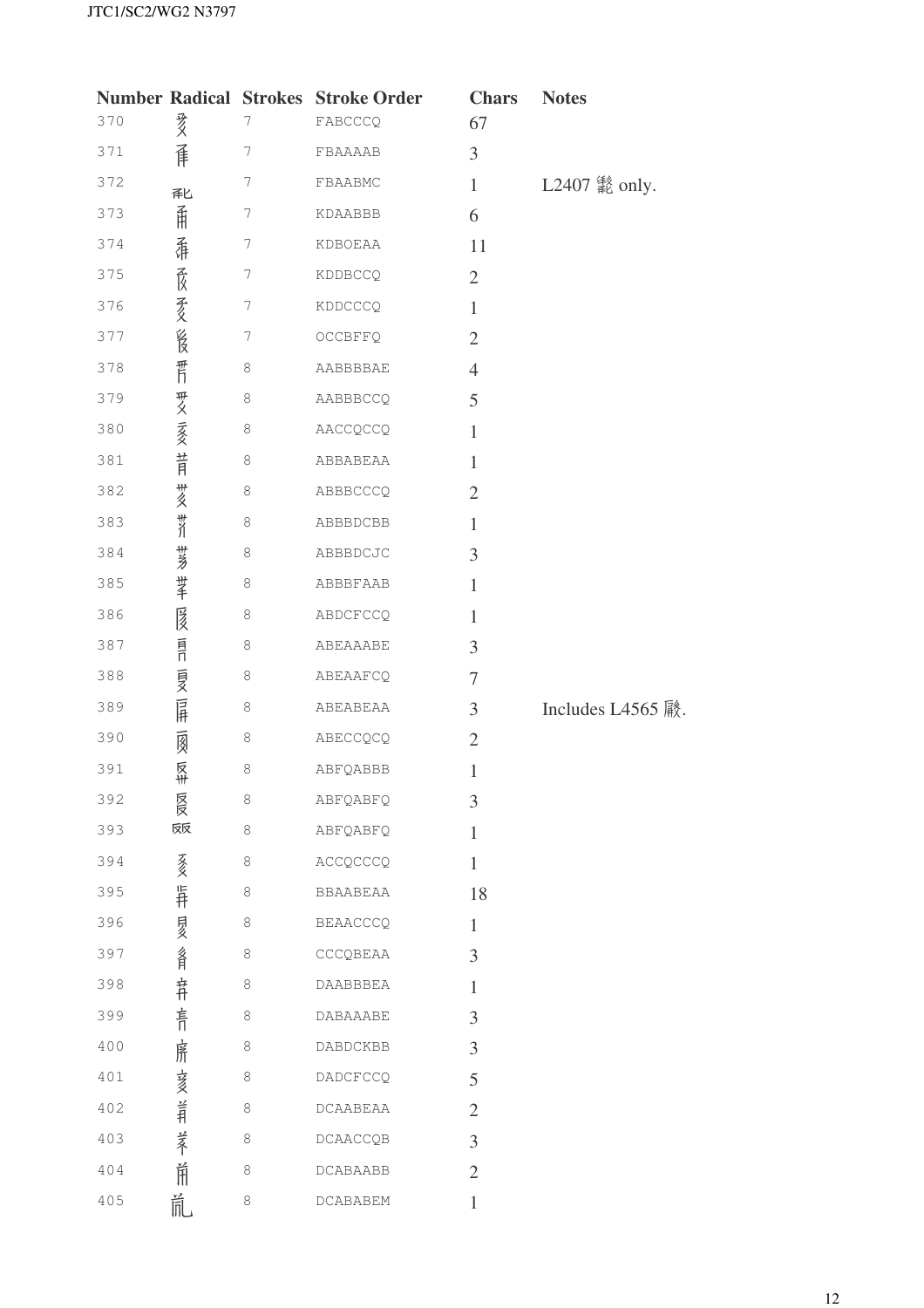|     |                |         | <b>Number Radical Strokes Stroke Order</b>        | <b>Chars</b>   | <b>Notes</b>      |
|-----|----------------|---------|---------------------------------------------------|----------------|-------------------|
| 406 | 羑              | $\,8\,$ | DCABACCQ                                          | $\mathbf{1}$   |                   |
| 407 | 峎              | $\,8\,$ | <b>DCABAFCQ</b>                                   | $\mathbf{1}$   |                   |
| 408 | 旨              | 8       | <b>DCABEAAA</b>                                   | $\overline{2}$ | Includes L4881 肴. |
| 409 | 羊              | 8       | DCACBAAA                                          | $\mathbf{1}$   |                   |
| 410 | 养              | $\,8\,$ | $\verb DCACCBERA $                                | $\overline{2}$ |                   |
| 411 | 荄              | 8       | DCACCQCQ                                          | $\mathbf{1}$   |                   |
| 412 | 着              | 8       | <b>DCADCBOE</b>                                   | $\overline{2}$ |                   |
| 413 | <b>姜叉 坐井</b>   | 8       | <b>DCADCFCQ</b>                                   | $\overline{2}$ |                   |
| 414 |                | $\,8\,$ | DCBABEAA                                          | $\mathbf{1}$   |                   |
| 415 | 遂              | 8       | DCBCCQCQ                                          | $\mathbf{1}$   |                   |
| 416 | 负              | 8       | DCBECCCQ                                          | $\mathfrak{2}$ |                   |
| 417 | 圣月             | $\,8\,$ | <b>DCDABEAA</b>                                   | $\overline{2}$ |                   |
| 418 | 首              | 8       | <b>DCDCEABE</b>                                   | $\mathbf{1}$   |                   |
| 419 | 兰开             | 8       | DCEAABEA                                          | $\overline{2}$ |                   |
| 420 | 旨              | $\,8\,$ | <b>DCEABCCQ</b>                                   | $\mathbf{1}$   |                   |
| 421 | 羊              | 8       | DCEABEAA                                          | $\mathbf{1}$   |                   |
| 422 | 旨              | 8       | $\begin{array}{ll} \texttt{DCEABECC} \end{array}$ | $\mathbf{1}$   |                   |
| 423 |                | $\,8\,$ | DCEACCCQ                                          | $\overline{2}$ |                   |
| 424 | 美久 当           | 8       | DCEADCBE                                          | $\tau$         |                   |
| 425 |                | 8       | DCFQCCCQ                                          | $\tau$         |                   |
| 426 | 炎灵灵            | 8       | EAACCCQB                                          | 3              |                   |
| 427 |                | $\,8\,$ | EAAEAAAB                                          | $\mathfrak{2}$ |                   |
| 428 |                | 8       | EAAKDBBB                                          | $\mathbf{1}$   |                   |
| 429 |                | 8       | EADCACCQ                                          | $\mathbf{1}$   |                   |
| 430 |                | 8       | FABBACCQ                                          | $\overline{4}$ |                   |
| 431 | 三而 寻文 耍义 垂矛 爭井 | 8       | FABBBAJC                                          | $\overline{2}$ |                   |
| 432 |                | 8       | FABBBEAA                                          | $\overline{4}$ | Includes L1427    |
| 433 |                | 8       | FABBCBEA                                          | $\mathbf{1}$   |                   |
| 434 | 番赞奇血           | 8       | <b>FABBCCQO</b>                                   | 3              |                   |
| 435 |                | 8       | FABBDCBB                                          | 10             |                   |
| 436 |                | 8       | FABBEABE                                          | $\mathbf{1}$   |                   |
| 437 | 青              | 8       | FBAABEAC                                          | $\mathbf{1}$   |                   |
| 438 |                | 8       | FBBBCCCQ                                          | $\overline{2}$ |                   |
| 439 | 而多不如           | 8       | KDDCCQBE                                          | $\overline{2}$ |                   |
| 440 | 饰#             | 8       | LBOEABBB                                          | 9              |                   |
| 441 | 要女             | 9       | AABBBACCQ                                         | $\mathbf{1}$   |                   |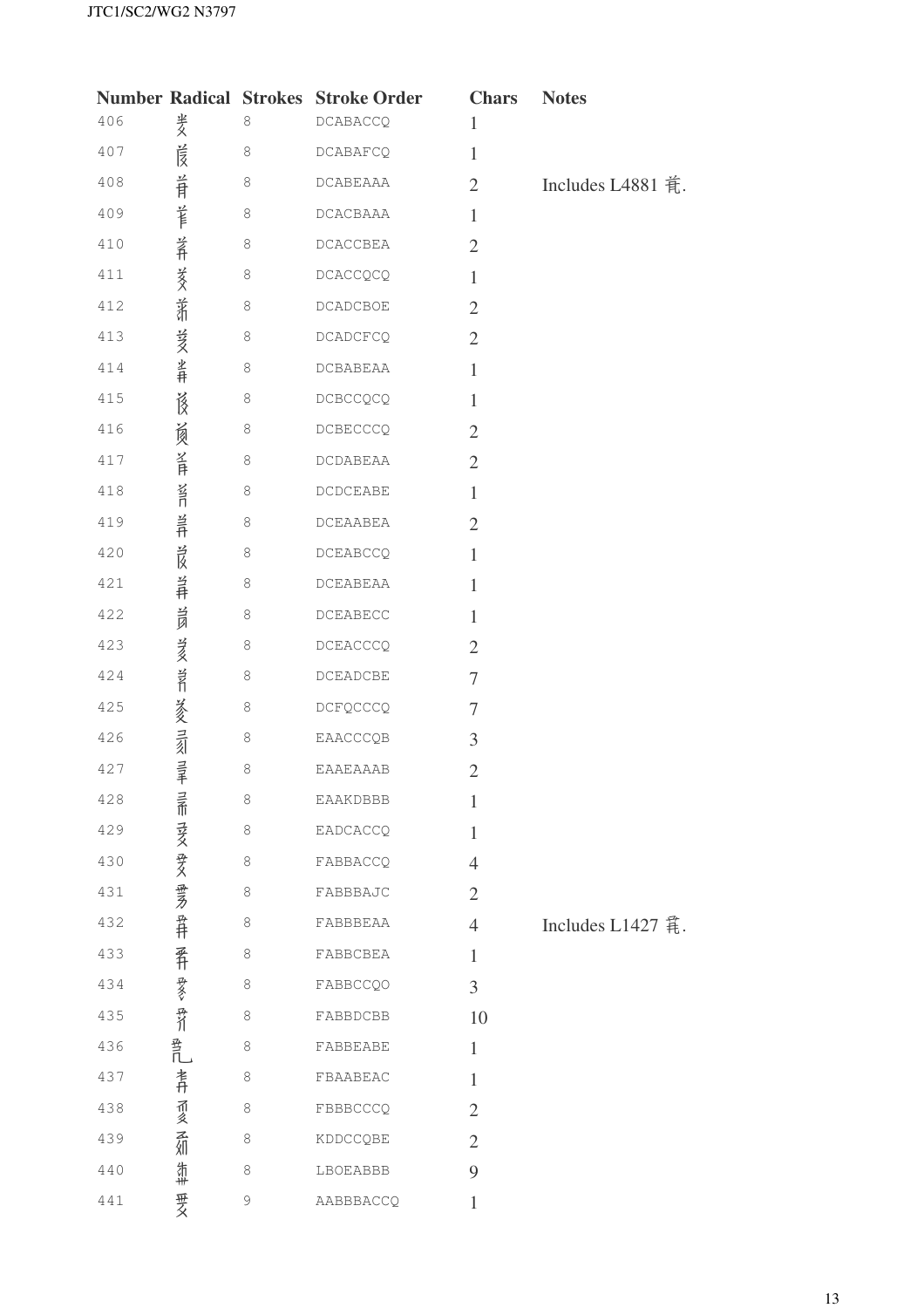|     |                         |               | <b>Number Radical Strokes Stroke Order</b> | <b>Chars</b>   | <b>Notes</b>                                |
|-----|-------------------------|---------------|--------------------------------------------|----------------|---------------------------------------------|
| 442 | 颏                       | $\mathcal{G}$ | AACCCQCCQ                                  | 1              |                                             |
| 443 | 一件                      | $\mathcal{G}$ | ABBBBBEAA                                  | $\overline{2}$ |                                             |
| 444 | 为                       | 9             | ABBBCCCQB                                  | $\overline{2}$ |                                             |
| 445 | 芥                       | $\mathcal{G}$ | ABBBCQBEA                                  | 3              | Includes L4214 $\ddot{\ddot{\mathbf{a}}}$ . |
| 446 | 業                       | 9             | ABBBKDBBB                                  | 9              |                                             |
| 447 |                         | 9             | ABEAACCCQ                                  | 21             |                                             |
| 448 |                         | $\mathcal{G}$ | BAEAAABBB                                  | $\mathbf{1}$   |                                             |
| 449 | 頁多 耳# 多世                | $\mathcal{G}$ | CCCQABBBA                                  | $\overline{4}$ |                                             |
| 450 | 虔                       | 9             | DABDCFCCQ                                  | $\overline{4}$ |                                             |
| 451 | 旨                       | $\mathcal{G}$ | DCAABEAAA                                  | $\mathbf{1}$   |                                             |
| 452 | 叢                       | 9             | DCABABEAA                                  | 3              |                                             |
| 453 | 莨                       | 9             | <b>DCADCBCCQ</b>                           | $\overline{2}$ |                                             |
| 454 | 遂                       | $\mathcal{G}$ | DCBCCCQCQ                                  | $\mathbf{1}$   |                                             |
| 455 | 翡                       | 9             | <b>DCBOEABBB</b>                           | $\overline{2}$ |                                             |
| 456 | 盖                       | $\mathcal{G}$ | DCFABBBBA                                  | $\overline{2}$ |                                             |
| 457 |                         | 9             | DCFABBCCQ                                  | 3              |                                             |
| 458 |                         | $\mathcal{G}$ | DCFABBCCQ                                  | 5              |                                             |
| 459 |                         | 9             | DCFQQCCCQ                                  | $\tau$         |                                             |
| 460 | 奖 葵 葵 寻                 | $\mathcal{G}$ | EAAJCDABE                                  | $\overline{2}$ |                                             |
| 461 | 孟                       | $\mathcal{G}$ | EAAKDBBBB                                  | $\mathbf{1}$   |                                             |
| 462 |                         | 9             | EABECCCQA                                  | $\overline{2}$ |                                             |
| 463 | 國國                      | $\mathcal{G}$ | EACBECCCQ                                  | 3              | Includes L1034 $\overline{6}$ .             |
| 464 | 亥                       | $\mathcal{G}$ | EACCQCCCQ                                  | $\overline{4}$ |                                             |
| 465 |                         | 9             | FABBABEAA                                  | 1              |                                             |
| 466 |                         | 9             | FABBBACCQ                                  | 3              |                                             |
| 467 |                         | 9             | FABBCBEAA                                  | 3              |                                             |
| 468 |                         | 9             | FABBEACCQ                                  | 3              |                                             |
| 469 |                         | $\mathcal{G}$ | FABBFABBA                                  | $\overline{2}$ |                                             |
| 470 |                         | 9             | FCCQABBBA                                  | $\mathbf{1}$   |                                             |
| 471 |                         | 10            | AABBBCCQCQ                                 | 1              |                                             |
| 472 | 垂月 垂久 要井 登文 丹丑 乏堂 要义 要而 | 10            | AABBBKDBBB                                 | 3              |                                             |
| 473 | 豜                       | 10            | AACCCQDCAB                                 | $\mathbf{1}$   |                                             |
| 474 | 菊                       | 10            | ABBBACCCQB                                 | $\overline{2}$ |                                             |
| 475 |                         | 10            | ABBBFBAAAB                                 | $\mathbf{1}$   |                                             |
| 476 | 講 良 一                   | 10            | ABEAAABBBA                                 | 6              | Includes L0001 显.                           |
| 477 |                         | 10            | ABEDCABCCQ                                 | 3              |                                             |